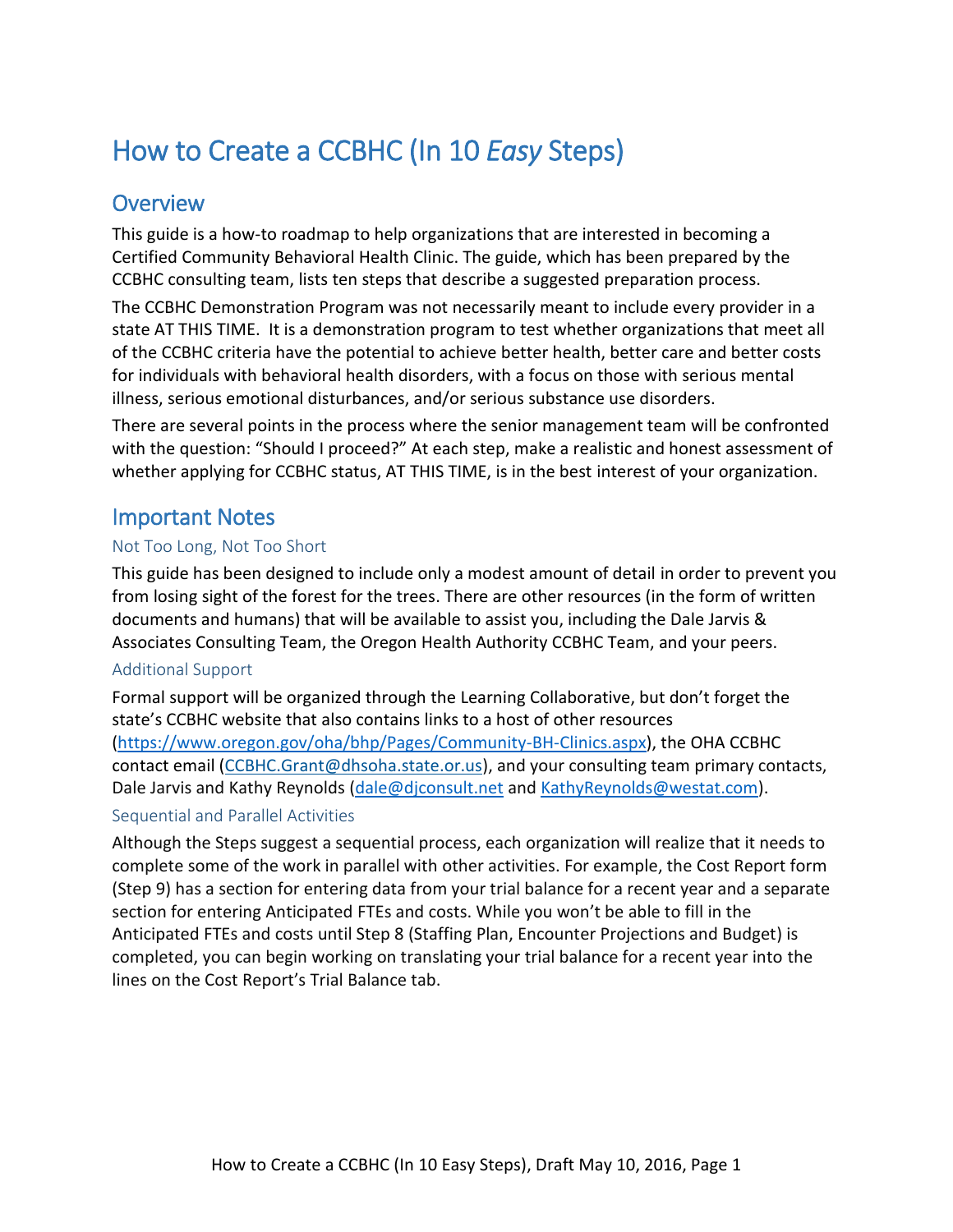# The Ten Steps

#### Step 1 – Take the Test

Should I Apply to be a CCBHC in Oregon? Take the test that we've prepared. If you can answer YES to all 10, proceed to Step 2. If you aren't able to answer YES to all 10, seriously consider whether CCBHC status is right for you AT THIS TIME.

#### Step 2 – Complete the Application

OHA's Application for Oregon's CCBHC Program is a 64-page document that includes six areas of SAMHSA requirements and nine Oregon CCBHC Standards. Each item is assessed on a scale of  $1 - 5$  (1 = Serious Challenge; 2 = Quite a bit of Concern; 3 = Moderate Concern; 4 = Small Concern; 5 = Not a Challenge). SAMHSA requires that states certify organizations that either already meet each required element in the state's design or have a state-approved plan to meet the requirement on an agreed upon timeframe.

Complete the Application. If you have assessed that your organization is a 1, 2, or 3 on a given item, you need to put this item on a list to address during Steps 3 through 8. Note that many of the items call for having policies and documents in place that address specific SAMHSA requirements. We recommend that prospective CCBHCs work with other members of the Learning Collaborative to develop a core set of material to support this effort.

#### Step 3 – Needs Assessment

Need assessment data are being organized by Oregon County, which is the CCBHC Geographic Region "unit of measure". Prospective CCBHCs will need to identify the Service Area they are working with and then complete a state-approved Needs Assessment as part of the certification process. A Service Area can cover one or more counties; it can also cover a portion of a county. The prospective CCBHCs Needs Assessment is used to design the organization's staffing plan and practice changes that will enable the organization to become certified.

The CCBHC Needs Assessment Form is under development along with a set of recommended resources to assist in completing your needs assessment. Recommended resources will include the AOCMHP Behavioral Health Gap Analysis, the OHA Resource Mapping Phase 1 Database, your CCO's Needs Assessment and Improvement Plan, your County Health Departments' Needs Assessment(s), and CMHP Needs Assessments.

When released, the CCBHC Needs Assessment Form will address the following high level question:

What are the current needs, capacity and gaps in your geographic region by Age, Culture, Linguistic, and Treatment Need, that could be addressed by the following?

- Additional Staffing
- Additional Services
- Auxiliary Aids and Services (e.g., sign language interpreters, teletype [TTY] lines)
- Additional Training on all of the above
- Transportation
- Hours of Operation
- Location
- Timely Access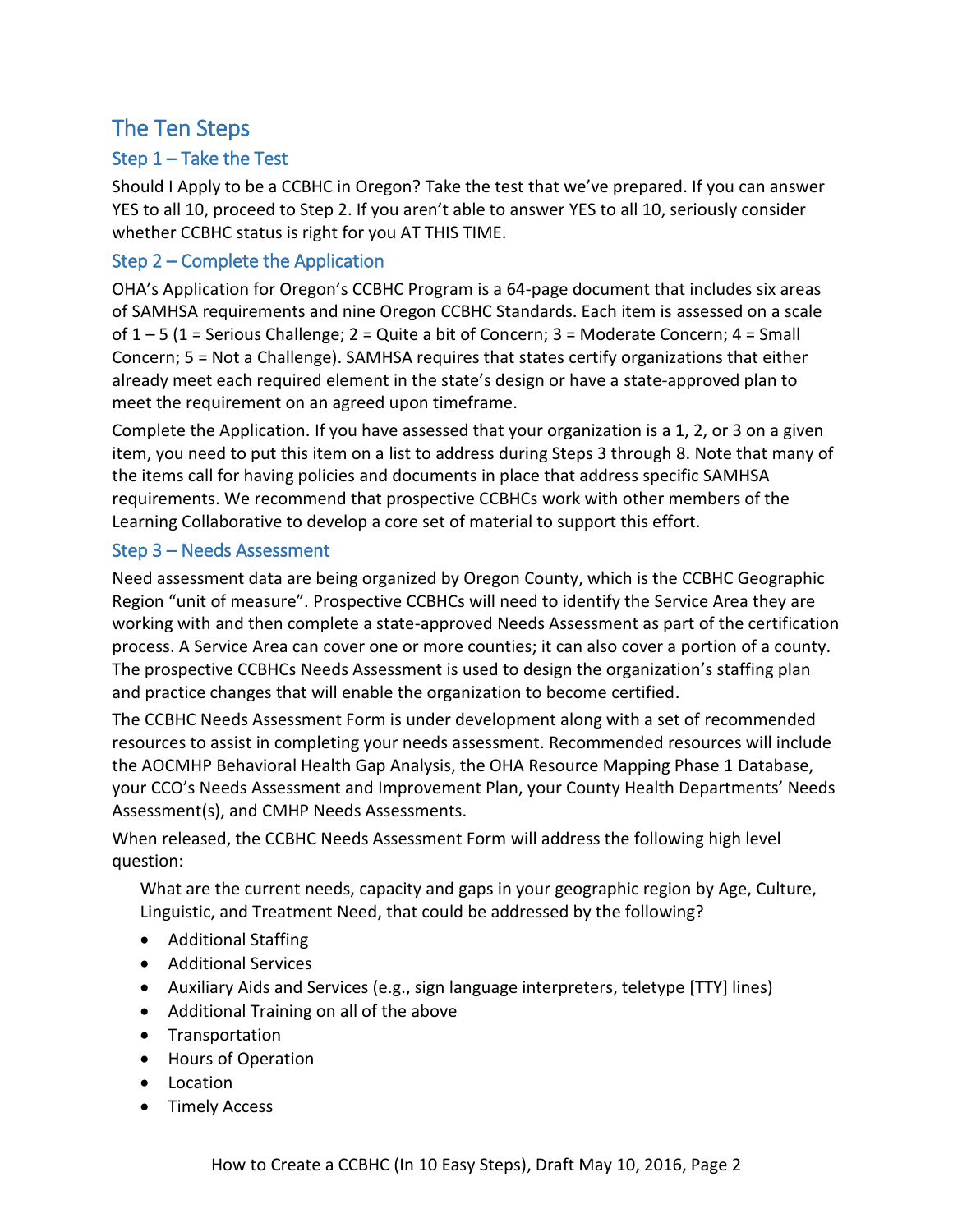We understand that this is a tall order and, in many cases, could take a year or more to complete. It will be important for each organization to work with available data and consider this a *rapid needs assessment process* that will provide *good enough* information to complete Steps 4 through 8.

# Step 4 – Identify High Priority Gaps

It is not reasonable to expect that limited additional funding for the CCBHC Demonstration Program will provide enough resources to close all of the identified gaps, especially when we already know from the AOCMHP Behavioral Health Gap Analysis that there are significant gaps in the number served that will require several hundred million dollars to close.

Step 4 involves a two-part activity:

- **Brainstorm:** What are the potential strategies you could roll out to address the gaps in the areas in the Needs Assessment?
- **Prioritize:** Assuming that you will be able to receive a modest amount of additional revenue to support your CCBHC Program, what are the highest priority strategies that are both feasible (we have the space, can hire the people, etc.) and actionable (we have enough control over closing the gap that we can actually move the needle)?

This prioritized list is then moved on to Step 5.

## Step 5 – Revise Your Clinical Design

A CCBHC is envisioned as a comprehensive, high performing, integrated organization that generates better health, better care, and better cost. For most community behavioral health providers this will require more than implementing priority strategies identified in Step 4. It will require changes in what care is provided, how care is provided, where care is provided, and in some cases who provides that care. This could mean expanding the service offerings, increasing the understanding of trauma among all staff, moving to team-based care, providing more services in the community, and expanding the workforce to include more peers and family support specialists.

Step 5 involves a process that describes how your clinical design will change as these strategies are implemented. This type of work is often done through a technique called *process mapping.*  This involves identifying key processes/clinical workflows, diagraming the *as-is state* (how it's done now), and then designing an improved *to-be state* (how it ought to be done). Sometimes the *as-is state* step is skipped.

Like the Needs Assessment, we understand that this could take many months to complete and that kind of time is not available. It will be important to prioritize a small number of workflows that are relevant to the highest priority gaps, and complete a rapid clinical design process, keeping the design work as simple as possible. We anticipate that this will be an important topic for the Learning Collaborative.

#### Step 6 – Identify Key Partners and DCOs

Steps 2 through 5 will surface the following questions:

 What other organizations do I need to coordinate with to improve care for my clients? (the list of the types of organizations a CCBHC must Coordinate Care with is a great starting point)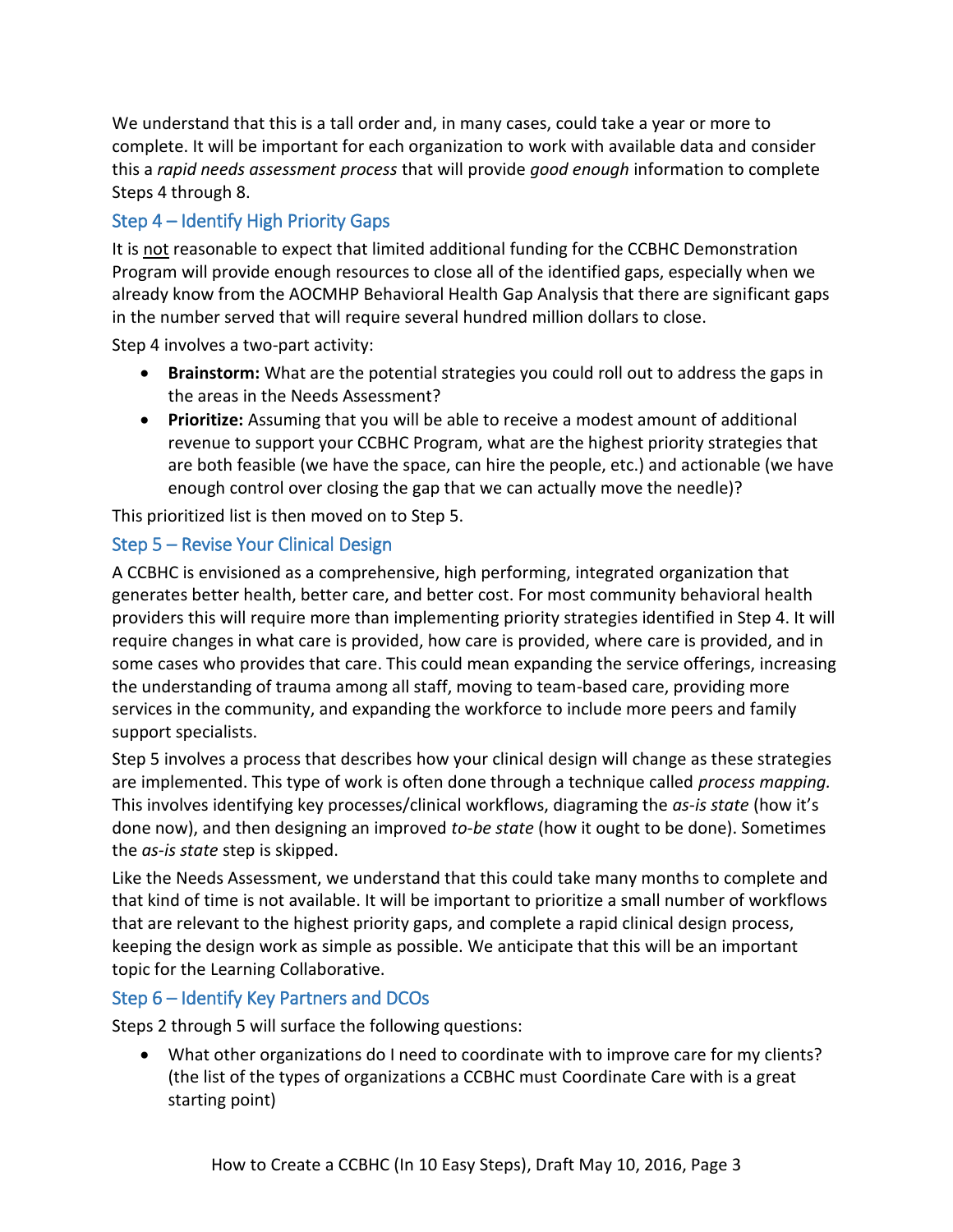- Are there organizations I need to enter into a Designated Collaborating Organization (DCO) relationship with in order to provide all of the nine required services?
- What do I already have fully in place regarding these first two questions?
- What do I partially have in place regarding these first two questions?
- What is not in place yet regarding these first two questions?

#### Step 7 – Infrastructure Assessment

Once the previous activities are completed, it's time to assess what infrastructure changes are needed to support your CCBHC. Examining each change through the lens of "what financial, administrative, contracting, technology gaps have we created" will likely result in something like the following:

- We need to put in place people and processes to complete a periodic needs assessment;
- We need new technology to support care management, services in the field, data collection, and outcomes-based care;
- We need to reengineering our contracting function to support care coordination agreements;
- We need to build a mini-managed care company to manage our DCO contracts;
- We need to revise our financial and billing systems to support PPS-1.

## Step 8 – Change Plan

Steps 2 thorough 7 have generated an impossibly long list of improvements to make, even if you assessed that you are in good shape on the Application in Step 2. This material needs to be synthesized into a Change Plan that organizes all of the pieces into a reasonable number of change projects that will be carried out over the next several months. Each project will need its own workplan that includes a lead, a project team, the activities, resources needed and timeline. There will also need to be one person tasked with serving as the overall CCBHC Project Manager to coordinate all of the projects. Does it sound like we're recommending a formal change management effort? YES.

The Change Plan should be divided into two phases.

**Phase 1:** What do I need to move forward in 2016, that will bring significant benefits to my organization (even if Oregon doesn't become one of the Demonstration States), and I have the resources to complete the effort?

**Phase 2:** What can wait or will have to wait until we hear whether Oregon becomes one of the Demonstration States.

# Step 9 – Staffing Plan, Encounter Projections, Budget and Cost Report Preparation

Steps 2 through 8 must now be translated into a staffing plan, a projection of daily CCBHC encounters, and an annual budget, sorted by current staffing & expenditures and new staffing & expenditures, and sorted by CCBHC services, non-CCBHC services, and overhead staffing and expenditures.

Once the above is finished, the CCBHC Cost Report can be prepared, yielding a PPS Rate per Daily Encounter. All of the assumptions and material used to complete the cost report must be organized into a set of work papers that will pass a Desk Review by the firm that is being hired to examine the Cost Reports.